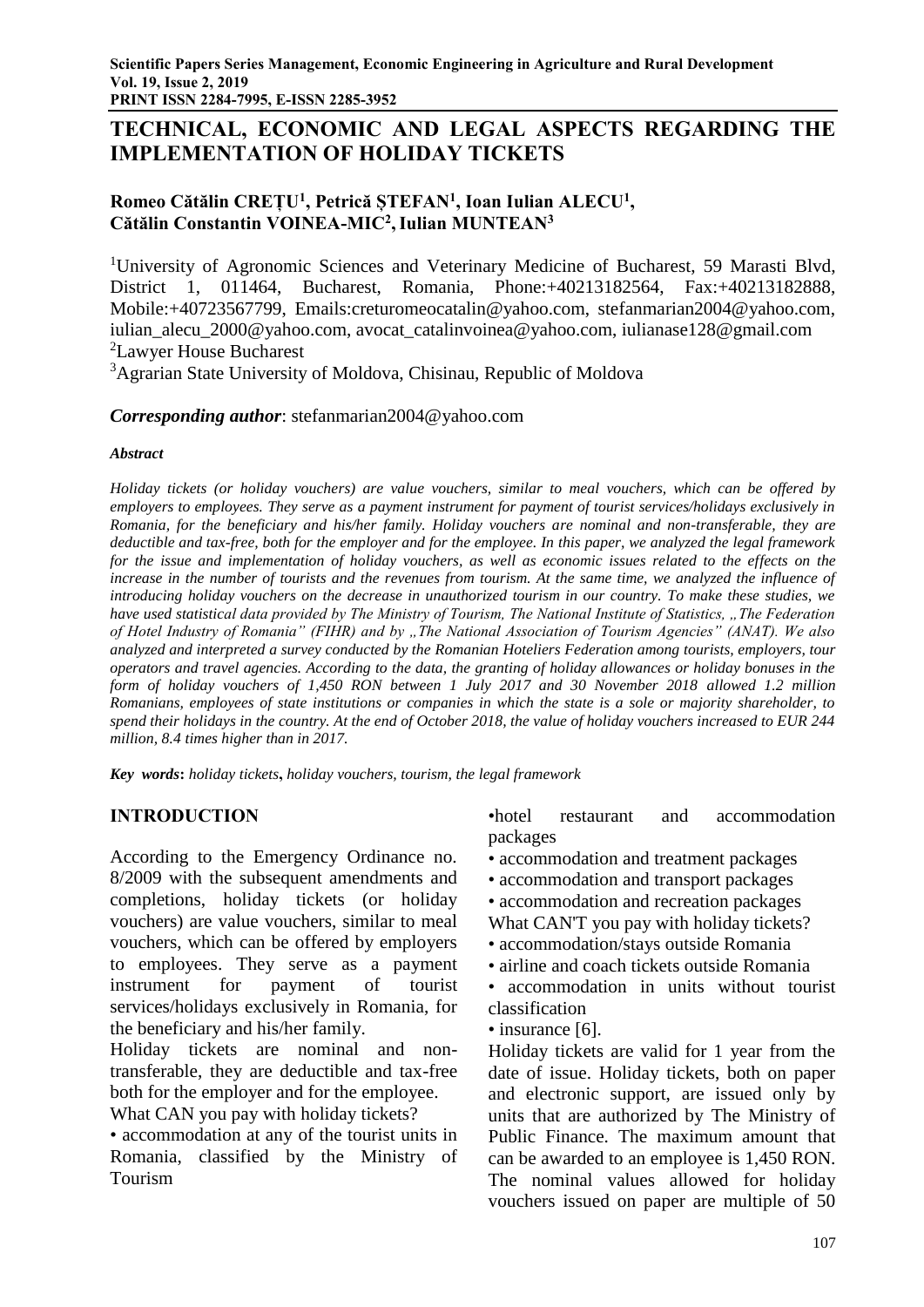RON, up to 100 RON, the maximum nominal value per voucher.

Each paper holiday voucher is valid only if it has the number under which it was assigned by the issuing entity and includes at least the following:

a)the issuer and its identification data

b)the nominal value of the holiday voucher c)the employer and his identification data d)the name, the surname and the personal numeric code of the employee who is entitled to use the holiday voucher

e), the space intended for the registration of the period in which it was used and for the application of the stamp of the affiliated unit"

f), the interdiction of the affiliated unit from paying the cash difference between the value of the holiday voucher and the value of the package to the holiday voucher users"

g)the validity period of the holiday voucher usage

h)the interdiction to use the holiday voucher in other places than in affiliated units

i)the visual identity elements of the tourism brand of Romania (Fig. 1).



Fig. 1. Example of a holiday ticket Source: ANAT.

The maximum cumulative ceiling of the commission charged from the employer and the affiliated unit by the issuing entities is up to 1% of the value of the holiday voucher, which contains the mandatory minimum elements [10].

# **MATERIALS AND METHODS**

In this paper, we analyzed the legal framework for the issue and implementation of holiday vouchers, as well as other economic issues related to the effects on the

increase in the number of tourists and the revenues from tourism. At the same time, we analyzed the influence of introducing holiday tickets on the decrease in unauthorized tourism in our country. "In order to carry out these studies, we have used statistical data provided by The Ministry of Tourism, The National Institute of Statistics, The Federation of Hotel Industry of Romania (FIHR) and by The National Association of Tourism Agencies (ANAT)" [1].

We also analyzed and interpreted a survey conducted by the Romanian Hoteliers Federation among tourists, employers, tour operators and travel agencies [2].

### **RESULTS AND DISCUSSIONS**

The granting of holiday allowances or holiday bonuses in the form of holiday vouchers of 1,450 RON between 1 July 2017 and 30 November 2018 allowed 1.2 million Romanians, employees of state institutions or companies in which the state is a sole or majority shareholder, to spend their holidays in the country.

At the end of October 2018, the value of holiday vouchers increased to EUR 243 million, 8.3 times higher than in 2017.

According to ANAT statistics, June remains the month with the highest value of vouchers issued in 2018, namely EUR 125 million.

Table 1. The effects of holiday vouchers implementation from tourists' point of view

| <i>Imprementation</i> nom tourists    |            |  |  |  |
|---------------------------------------|------------|--|--|--|
| <b>Effects</b>                        | Percentage |  |  |  |
| Rediscovering Romania as an exciting  | 56.5%      |  |  |  |
| holiday destination                   |            |  |  |  |
| Recovery of physical and intellectual | 55.6%      |  |  |  |
| energy                                |            |  |  |  |
| Diminishing<br>the<br>psychological,  |            |  |  |  |
| physical and intellectual effects of  | 47%        |  |  |  |
| fatigue                               |            |  |  |  |
| Increasing work capacity/health       | 35.5%      |  |  |  |
| Developing/Improving<br>family        |            |  |  |  |
| relationships<br>balancing<br>and     | 35.2%      |  |  |  |
| professional and family life          |            |  |  |  |
| cultural-<br>Meeting<br>social<br>and | 24.4%      |  |  |  |
| educational needs                     |            |  |  |  |
| $\alpha$ . $\blacksquare$             |            |  |  |  |

Source: FIHR.

"According to The National Institute of Statistics, in the first half of 2018, the number of tourists increased by 4.2%. Another effect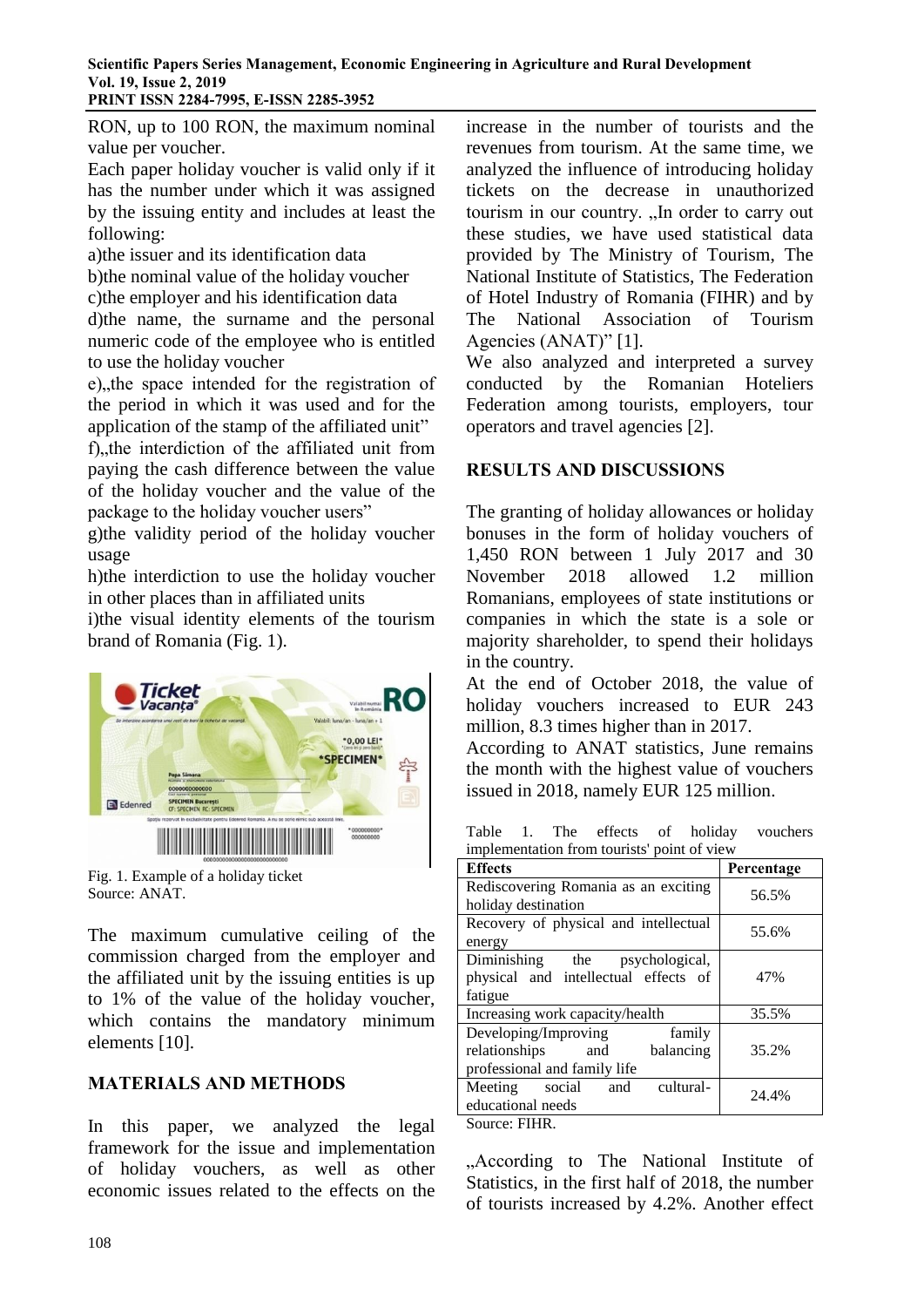of using vacation vouchers was the increase of 10% in unit authorization applications this year."

The analysis and interpretation of the survey conducted by the Romanian Hoteliers Federation among tourists, employers, tour operators and travel agencies show us a lot of interesting things [2].

Effects signaled by beneficiaries are presented in Table 1.

Effects signaled by employers are presented in Table 2.

Table 2. The effects of holiday vouchers implementation from the employers' point of view

| <b>Effects</b>                                        | Percenatage |
|-------------------------------------------------------|-------------|
| Increasing employee motivation and<br>loyalty to work | 89.4%       |
| Increasing employee productivity                      | 38.2%       |
| Increasing work capacity/health                       | 27%         |
| Reducing sick leave                                   | 26%         |
| Increased efficiency                                  | 16%         |
| $S_{OIPCO}$ . EHID                                    |             |

Source: FIHR.

Effects signaled by tour operators are presented in Table 3.

Table 3. The effects of holiday vouchers implementation from tour operators' point of view

| <b>Effects</b>                               | Percentage |
|----------------------------------------------|------------|
| Increasing customer numbers                  | 78.5%      |
| Growth in turnover                           | 72.3%      |
| Increasing the occupancy rate                | 72.2%      |
| Development/Consolidation of the<br>business | 36.5%      |
| Reducing tax evasion                         | 21.9%      |
| $\sim$                                       |            |

Source: FIHR.

- Effects signaled by travel agencies are presented in Table 4.

Table 4. The effects of holiday vouchers implementation from travel agencies' point of view

| <b>EFFECTS</b>                   | <b>PERCENT</b> |
|----------------------------------|----------------|
|                                  |                |
| Increasing customer numbers      | 88,3%          |
| Growth in turnover               | 44,5%          |
| Increasing the occupancy rate    | $39,6\%$ ,     |
| Development/Consolidation of the | $33,2\%$ ).    |
| business                         |                |
| Reducing tax evasion             | $31,7\%$ ).    |

Source: FIHR.

The effects of vacation vouchers on the state budget are the following ones:

•Direct Benefits: At an allocation of EUR 400 million, the State recovered direct benefits: 3.5% of revenue, 13.45% of the tax related to salaries, 7.5% of the other expenses and 12.53% from the tax on investments generated in tourism

•Indirect benefits: diminishing black work, diminishing tax evasion, increasing labor productivity (reducing absenteeism and medical leave), the tourism multiplier effect in complementary economic branches [2].

According to data centralized by the National Institute of Statistics, at the end of July 2018, the number of accommodation establishments was 8,448 units, with 543 more than the same date of 2017. 2,820 of these were agro-tourism guest houses, 1,708 guest houses, 1,632 hotels, 696 villas, 534 bungalows, 319 hostels, 232 tourist cottages and motels and 278 other types of tourist accommodation structures. Comparing to 31 July 2017, higher increases were registered in agro-tourism guest houses (266 more), bungalows (98 more) and guest houses (42 more)"[3, 5].

43.2% of the total number of places in hotels were in the 3-star hotels, 23.8% were in 2star hotels, 26.9% were in 4-star hotels, 4.3% in 5-star hotels, 1.9% in 1-star hotels and 0.09% in no-star hotels. 52.2% of the hotels are rated 3 stars and 20.8% are 2 stars. Fivestar hotels were 37, and 4-star hotels were 368. At the end of July 2018, there were 101 tourist accommodation establishments not classified as tourist accommodation units compared to 114 on the same date last year". [4]

Among the tourist accommodation establishments with tourist accommodation functions, 28.1% were in the mountain resorts, 18.3% were in Bucharest, 9.1% in the seaside resorts (except Constanta), 7% in the spa resorts and 3.4% in the Danube Delta (including Tulcea), and 34.1% were in other localities and tourist routes. [7]

Among the total number of existing tourist accommodation places, Constanta County owned 25%, Brasov county 8.5%, followed by Bucharest Municipality with 6.2%, Bihor county with 4%, Prahova county with 3.8% and Suceava County with 3.5%, etc.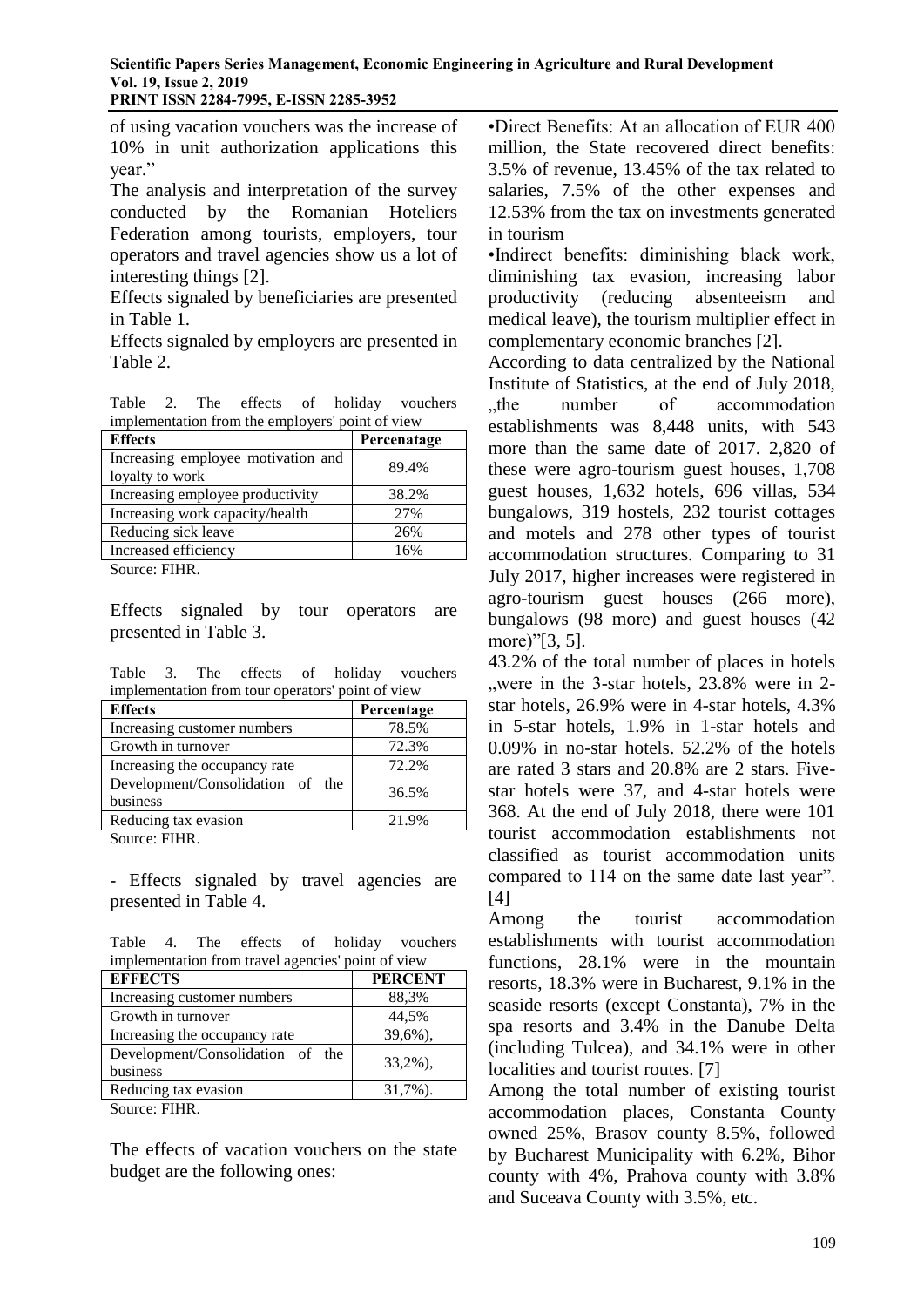#### **Scientific Papers Series Management, Economic Engineering in Agriculture and Rural Development Vol. 19, Issue 2, 2019 PRINT ISSN 2284-7995, E-ISSN 2285-3952**

The number of tourist accommodation places existing on 31 July 2018 was  $353,302$ . The most places, 196,701, were in hotels, followed by agro-touristic guest houses with 48,602 accommodation places, tourist guest houses with 35,802 accommodation places, tourist villas with 16,602 places, hostels with 14,202 places"[4].

In 2018 we had a summer season with up to 25% higher proceeds than last year, due to holiday vouchers. Lack of events and promotion, as well as lack of workforce, were the three minuses that would have affected the season greatly if we were not saved by the holiday vouchers. The Ministry of Tourism has not carried out any promotional activity and the local authorities do not know or have the capacity to promote.

Holiday vouchers covered other "minuses".

The Romanian seaside was not ready to receive 30% more tourists. We say this by referring to the local authorities and the Ministry. Total inertia, lack of efficiency, lack of coordination in the public sector and, in particular, of real dialogue with private operators, lack of continuity in the Strategy of the Danube Delta-Seaside Association, destination management organization that generated steady and planned increases in the number of Romanian tourists and foreigners in recent years. All these are minuses, but saved by the increase in holiday vouchers.

Holiday vouchers Encouraged Romanians to travel more in the country.

The increases planned under the Strategy of the Danube Delta-Seaside Association have been achieved. Increases were also made on the segment of foreign tourists, a goal achieved by the introduction of flights and new routes brought in the last three years. However, tourists consider "inadmissible" the absence of resort maps, "not even in Romanian", information materials, bus tickets, English information panels, a published event calendar, or brochures with information about what, where and when to visit [8].

After the months of June and July were very rainy, holiday vouchers have helped greatly both seaside and mountain resorts and spa resorts, as August is probably the best month of Romanian tourism since 1989. The

introduction of holiday vouchers has encouraged Romanians to travel more in the country, to explore areas where they may not have come, and also many of those who did not go on holiday now took advantage of the free tickets and used them [4].

Holiday vouchers will contribute to a significant increase in the winter season as well.

Romania exports massively the workforce to the tourist facilities abroad and we are still discovered in all tourist areas in Romania, both in tourism and in HoReCa.

We had a very good season, especially because of holiday vouchers that brought a surplus of Romanian tourists in Prahova and that energized the tourism sector to a great extent. We noticed a good flow of tourists even in July, which was unusually rainy. We believe that granting holiday vouchers will contribute to a significant increase in the winter season as well [9].

An ascending trend is observed regarding the occupancy rate of Prahova County compared to 2017. Thus, although , the number of arrivals in the county increased very slightly, by up to 5%, compared to last year, the number of overnight stays increased by over 10% compared to the 2017 summer season".

The occupancy rate in the county in the season just ended was 100% on weekends, during the week there was an average occupancy rate in Sinaia of over 85%; Azuga and Busteni over 75% and in the premountain area (Câmpina and Breaza) over 70%.

The occupancy rate for Mamaia was 100%

The summer season of 2018 was one of the best seasons in the last 20 years, if not the best. A great role was played by holiday vouchers, which led many employees to choose Romania as a destination for holidays and especially the Romanian seaside during the season. Linked to the seaside, "the end of the 2018 summer season, September, is also the best end of the season in the last 15-20 years. For Mamaia, the occupancy rate was almost 100% until about September 10, but also for other resorts on the Black Sea was extremely high".

The tourism in Romania is on an upward trend, and vacation vouchers have contributed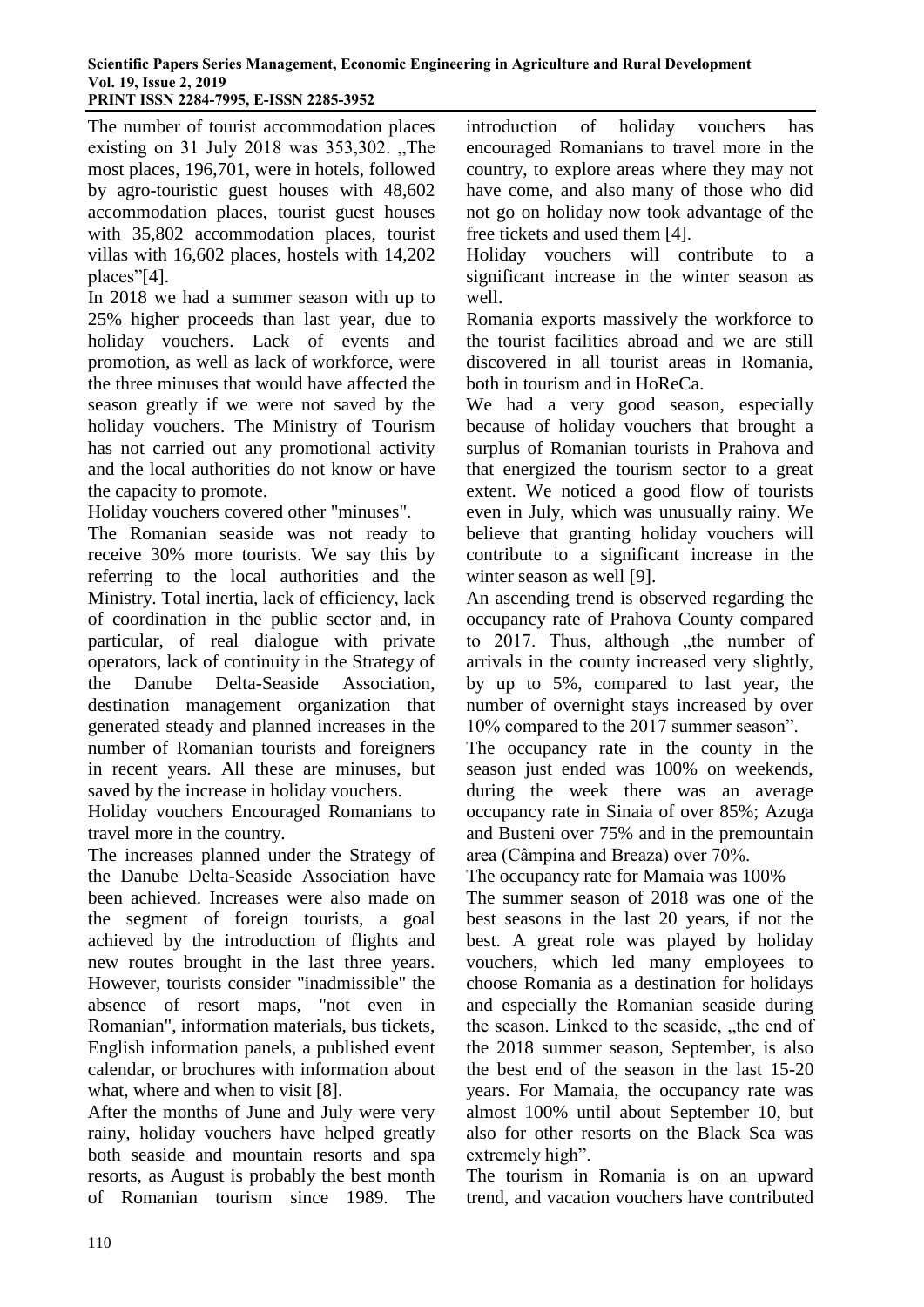## **Scientific Papers Series Management, Economic Engineering in Agriculture and Rural Development Vol. 19, Issue 2, 2019**

**PRINT ISSN 2284-7995, E-ISSN 2285-3952** 

significantly to this growth. From employees and employers to travel agencies, everyone is pleased with the holiday voucher system.

The Government will also grant vacation vouchers to the public in the next two years, 2019 and 2020, but at the same value set previously for 2017 and 2018, 1,450 RON.

Normally, employees in the budget system receive a holiday allowance at the level of a minimum gross national salary, which this year was 1,900 RON, and from 1 January 2019 it will exceed 2,000 RON.

This way, the Government postponed the upgrading of vouchers' value for two years, arguing that their "increase would lead to a significant negative impact on the state budget and implicitly on local budgets in the context of wage increases already produced, as well as the increase of the minimum wage in the economy".

Holiday vouchers have been a breath of oxygen for the Romanian tourism industry (Fig. 2).



Fig. 2. Example of a holiday ticket Source: ANAT.

The number of accommodation units for which the classification from the tourism ministry has been increased has increased. Data so far show that there have been 15% more requests to the Ministry than in the same period last year. So, not only tourists have benefited from this measure but also hotel and guest house owners, so more and more entrepreneurs have trusted that they can invest in tourism, that this sector is profitable.

The rewards offered in holiday vouchers are exempt from the employer's and employee's contributions (CAS, health fund, unemployment, accident insurance, etc.). Thus, compared to the same amount of money, it provides employers an economy of

approximately 40% of the allocated budget. At present, the maximum deductible value is 8,700 RON per year for each employee.

Below is an example of comparative calculation for various holiday reward values offered to an employee:

|                                           |                           |  | Table 5. The effects of implementing holiday vouchers |  |
|-------------------------------------------|---------------------------|--|-------------------------------------------------------|--|
| from the point of view of travel agencies |                           |  |                                                       |  |
|                                           | <b>THE STATE OF STATE</b> |  |                                                       |  |

| The<br>net<br>of<br>amount<br>the holiday<br>reward<br>to<br>granted<br>an<br>employee<br>(RON) | Case<br>$A$ :<br>in<br>reward<br>vacation<br>vouchers<br><b>Employer</b><br>Cost<br>(RON) | Case<br>$\bf{B}$ :<br><b>Reward</b><br>in<br>money<br><b>Employer cost</b><br>(RON)                                       | <b>Savings</b><br>made<br>by<br>the<br>employer<br>Case B<br>Case A<br>(RON) |
|-------------------------------------------------------------------------------------------------|-------------------------------------------------------------------------------------------|---------------------------------------------------------------------------------------------------------------------------|------------------------------------------------------------------------------|
| 1.000                                                                                           | 1.000                                                                                     | 1.477<br>1,000<br>$=$<br>net<br>198<br>$reward +$<br>employee<br>contributions<br>$+$<br>279<br>employer<br>contributions | 477                                                                          |
| 2.000                                                                                           | 2.000                                                                                     | 2.954<br>2.000<br>net.<br>$=$<br>reward<br>$^{+}$<br>395 employee<br>contributions $+$<br>559 employer<br>contributions   | 954                                                                          |
| 3.000                                                                                           | 3.000                                                                                     | 4.431<br>3.000<br>$=$<br>net<br>reward +<br>593<br>employee<br>$contributions +$<br>838<br>employer<br>contributions      | 1.431                                                                        |
| 8.700                                                                                           | 8.700                                                                                     | 12.849<br>8.700<br>$=$<br>net<br>reward $+1.719$<br>employee<br>$contributions +$<br>2.430 employer<br>contributions      | 4.149                                                                        |

Source: Own calculation

### **CONCLUSIONS**

Conclusions about the benefits of holiday vouchers:

•Employee motivation

After using the vouchers, employees return to work more restful and motivated, ready to get involved and perform.

•Savings for the business

For the value of vacation vouchers, you get deductibility in the calculation of corporate income tax and exemption from employer and